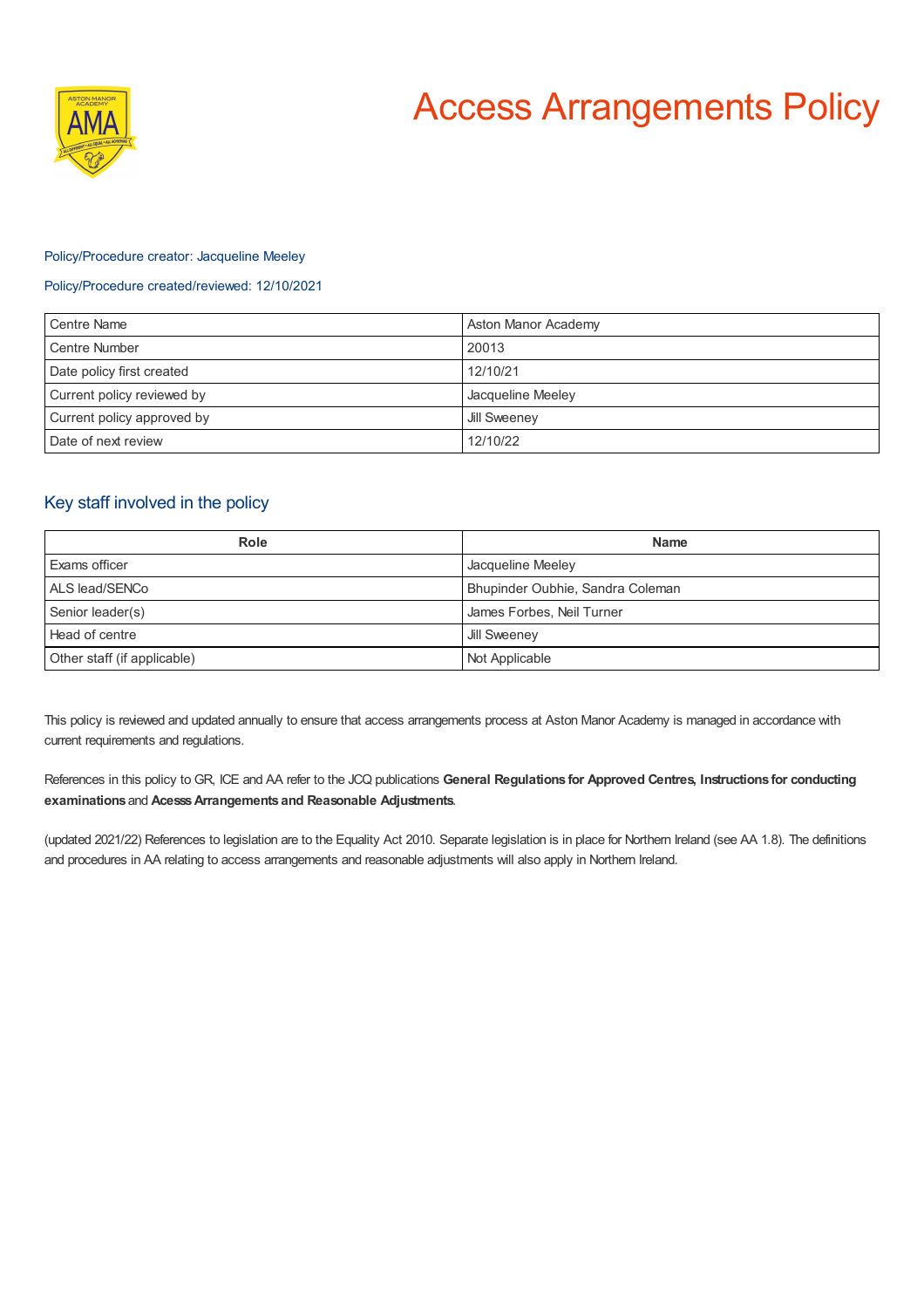# Introduction

(AA Definitions)

### **Access arrangements**

Access arrangements are agreed **before** an assessment. They allow candidates with **specific needs**, such as special educational needs, disabilities or temporary injuries to access the assessment and show what they know and can do without changing the demands of the assessment. The intention behind an access arrangement is to meet the particular needs of an individual candidate without affecting the integrity of the assessment. Access arrangements are the principal way in which awarding bodies comply with the duty under the Equality Act 2010 to make 'reasonable adjustments'.

### **Reasonable adjustments**

The Equality Act 2010 requires an awarding body to make reasonable adjustments where a candidate, who is disabled within the meaning of the Equality Act 2010, would be at a **substantial disadvantage** in comparison to someone who is not disabled. The awarding body is required to take reasonable steps to overcome that disadvantage. An example would be a Braille paper which would be a reasonable adjustment for a vision impaired candidate who could read Braille. A reasonable adjustment may be unique to that individual and may not be included in the list of available access arrangements. Whether an adjustment will be considered reasonable will depend on several factors which will include, but are not limited to:

- the needs of the disabled candidate;
- the effectiveness of the adjustment;
- the cost of the adjustment; **and**
- the likely impact of the adjustment upon the candidate and other candidates.

### An adjustmentwill not be approved if it:

- involves unreasonable costs to the awarding body:
- involves unreasonable timeframes; or
- affects the security and integrity of the assessment.

This is because the adjustment is not 'reasonable'.

# Purpose of the policy

The purpose of this policy is to confirm that Aston Manor Academy has a written record which clearly shows the centre is leading on the access arrangements process and:

- is complying with its obligation to identify the need for, request and implement access arrangements (GR 5.5)
- has a written process in place to not only check the qualification(s) of its assessor(s) but that the correct procedures are followed as per Chapter 7 of the JCQ publication Access Arrangements and Reasonable Adjustments (GR 5.4)

# 1. General principles

The principles for Aston Manor Academy to consider include:

- (updated 2021/22) The purpose of an access arrangement/reasonable adjustment is to ensure, where possible, that barriers to assessment are removed for a disabled candidate preventing him/her from being placed at a substantial disadvantage due to persistent and significant difficulties. The integrity of the assessment is maintained, whilst at the same time providing access to assessments for a disabled candidate (AA4.2.1)
- (updated 2021/22) The person who leads on additional learning support/special educational needs, must ensure that the proposed access arrangement/reasonable adjustment does not unfairly disadvantage or advantage the candidate (AA 4.2.1)
- Although access arrangements are intended to allow access to assessments, they cannot be granted where they will compromise the assessment objectives of the specification in question (AA 4.2.2)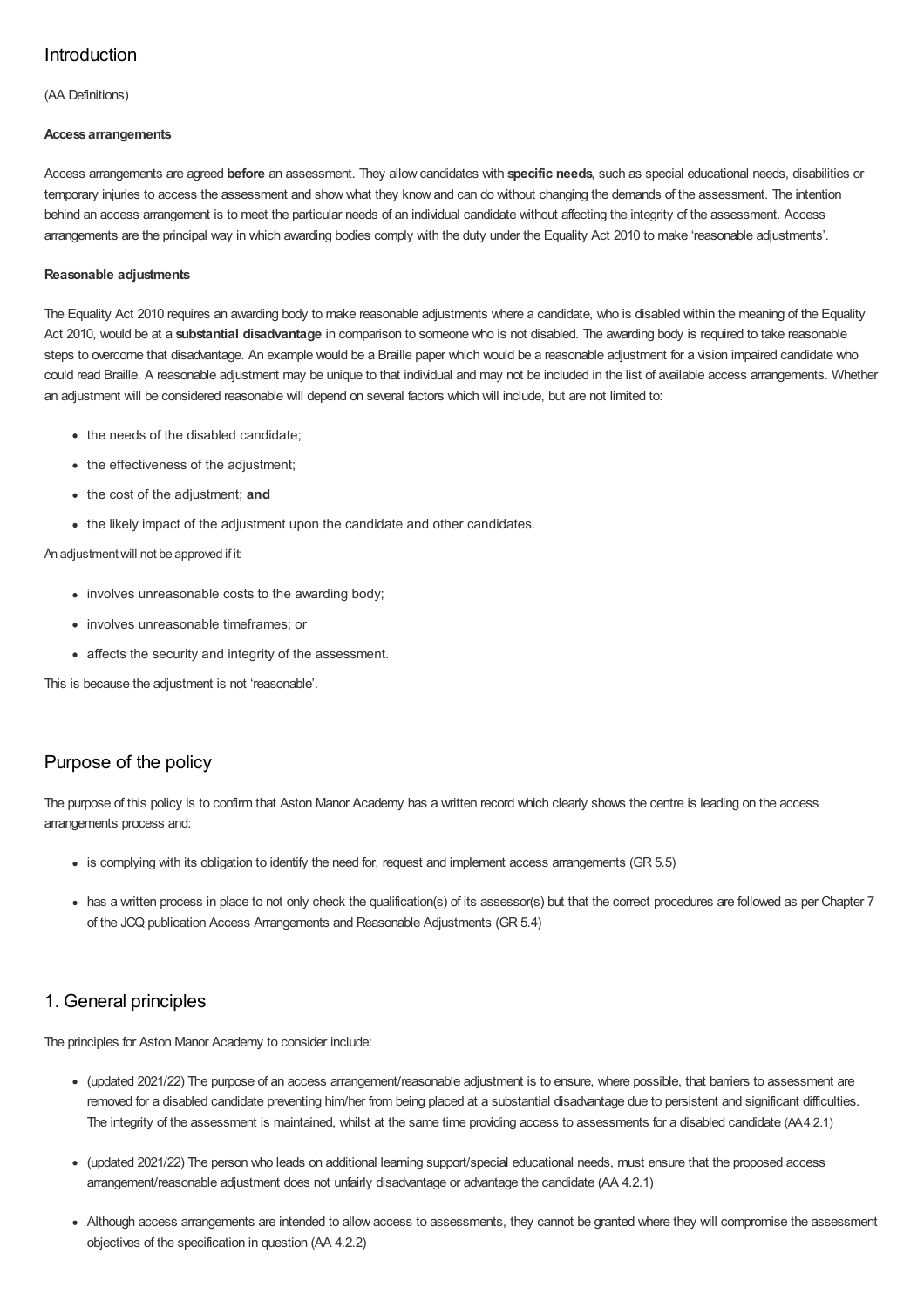- (updated 2021/22) Candidates may not require the same access arrangements/reasonable adjustments in each specification. Subjects and their methods of assessments may vary, leading to different demands of the candidate. The need for access arrangements/reasonable adjustments must be considered on a subject-by-subject basis (AA4.2.3)
- (updated 2021/22) Access arrangements/reasonable adjustments should be processed at the start of the course (AA 4.2.4)
- Arrangements must always be approved before an examination or assessment (AA 4.2.4)
- The arrangement(s) put in place must reflect the support given to the candidate in the centre (AA 4.2.5)
- (updated 2021/22) The candidate must have had appropriate opportunities to practise using the access arrangement(s)/reasonable adjustments before their first examination (AA 4.2.7)

The main elements of the process detailing staff roles and responsibilities in identifying the need for, requesting and implementing access arrangements/reasonable adjustments and the conduct of examinations are covered in the Equality Policy (Exams).

# 2. The assessment process

At Aston Manor Academy, assessments are carried out by:

an appropriately qualified assessor(s) appointed by the head of centre in accordance with the JCQ requirements (AA 7.3)

#### **Details and qualification(s) of the current assessor(s)**

Zoe Jones:

- SJF Awards IQ Level 7 Organisation Postgraduate Award of Proficiency in Assessment for Access Arrangements (PAPAA). Awarded 1st April 2020.
- JCQ Access Arrangements Update/Refresher. Awarded September 2020.

Maniit Havre:

Certificate of Psychometric Testing, Assessment and Access Arrangements (CPT3A). Real Training, awarded 18 April 2016

### **Appointment of assessorsof candidateswith learning difficulties**

At the point an assessor is engaged/employed at Aston Manor Academy:

- Evidence of the assessor's qualification is obtained and checked against the current requirements (AA 7.3.4)
- This process is carried out prior to the assessor undertaking any assessment of a candidate (AA 7.3.4)
- A photocopy of the assessor's certificate(s) (or a printout of screenshot of HCPC or SASC registration) is kept on file (AA 7.3.1)

Additional information:

Not applicable

## Reporting the appointment of the assessor(s)

Evidence that the assessor(s) is/are suitably qualified is held on file for inspection purposes (AA 7.4.1)

When requested, the evidence will be presented to the JCQ Centre Inspector by the exams officer. .

- In the case of appropriately qualified psychologists (registered with the Health & Care Professions Council), or specialist assessors holding a current SpLD Assessment Practising Certificate, who are directly employed within the centre, there is no need to record the names of these individuals within **Access arrangementsonline**. (AA 7.4.2)
- (updated 2021/22) The names of all other assessors, who are assessing candidates studying qualifications as covered by AA must be entered into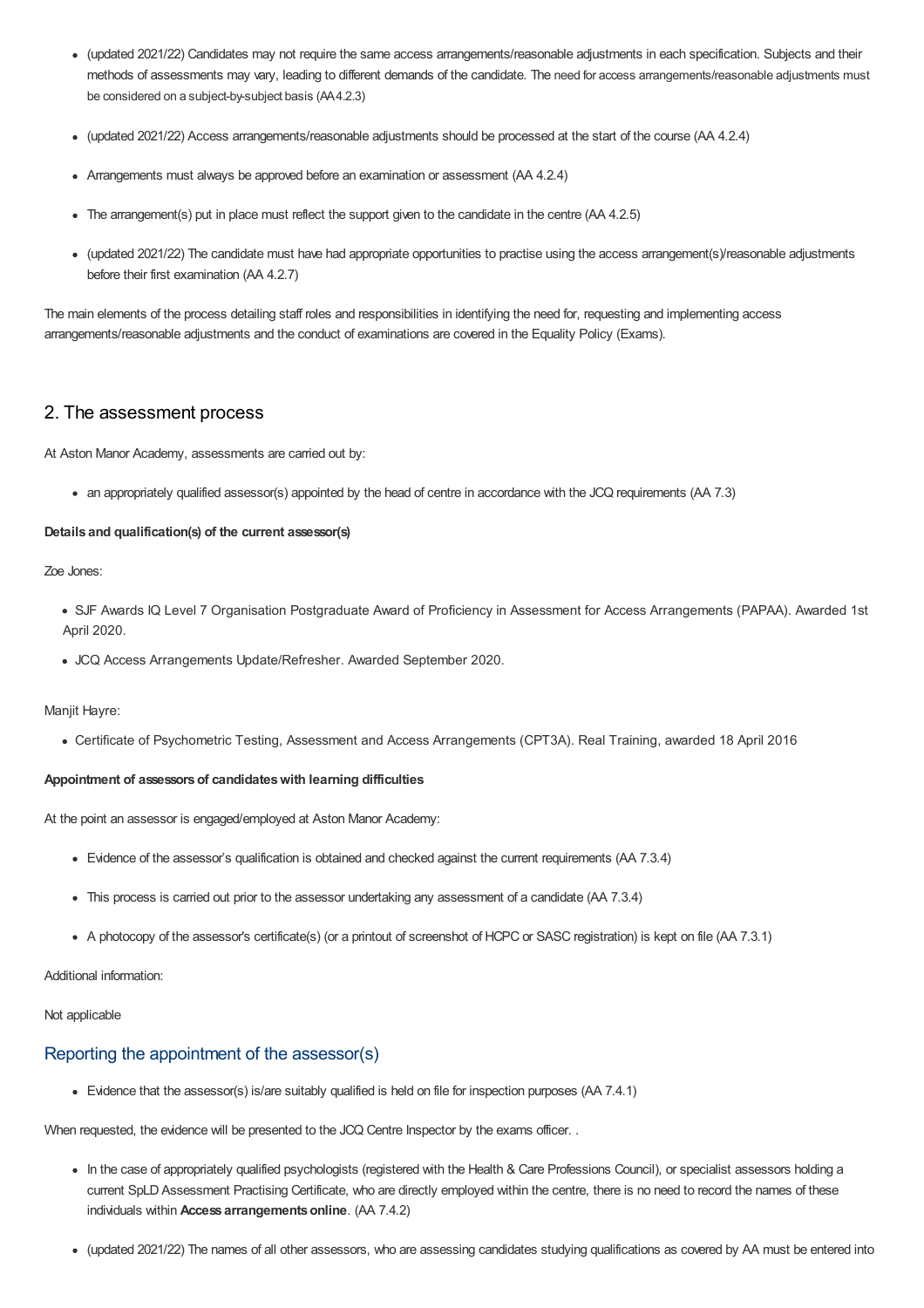## Process for the assessment of a candidate's learning difficulties by an assessor

Aston Manor Academy confirms:

- Guidelines for the assessment of the candidate's learning difficulties by an assessor will be followed and Form 8 (JCQ/AA/LD Profile of Learning Difficulties will be completed (AA 7.5, 7.6)
- (updated 2021/22) Arrangements must be made for the candidate to be assessed by the centre's appointed assessor (AA 7.5.1)
- Assessors **must** personally conduct the assessments. They **must not** sign off assessments carried out by another professional (AA7.5.5)
- The assessor must carry out tests which are relevant to support the application. (AA7.5.6)
- A privately commissioned assessment carried out without prior consultation with the centre cannot be used to award access arrangements and cannot be used to process an application using **Access arrangementsonline**. (AA7.3.6)
- Relevant staff working within the centre should always carefullyconsider anyprivatelycommissioned assessment to see whether the process of gathering a picture of need, demonstrating normal wayofworking within the centre and ultimatelyassessing the candidate themselves should be instigated (AA7.3.6)

Additional information:

Not applicable

# Painting a 'holistic picture of need' confirming normal way of working

Aston Manor Academy confirms

- (updated 2021/22) Before the candidate's assessment, the person appointed in the centre must provide the assessor with background information, i.e. a picture of need has been painted as required in Part 1 of Form 8. The centre and the assessor must work together to ensure a joined-up and consistent process. (AA 7.5.2)
- (updated 2021/22) An independent assessor must contact the centre and ask for evidence of the candidate's normal wayofworking and relevant background information. This must take place before the candidate is assessed. Additionally, the independent assessor must be approved bythe head of centre to assess the candidate.

All candidates must be assessed in the light of the picture of need and the background information as detailed within Part 1 of Form 8.

An independent assessor must discuss access arrangements/reasonable adjustments with the person appointed in the centre. The responsibility to determine and request appropriate and practicable access arrangements/reasonable adjustments specifically lies with the centre. (AA 7.5.3)

Additional information:

Not applicable

## 3. Processing access arrangements and adjustments

#### **Arrangements/adjustments requiring awarding body approval**

Access arrangements online (AAO) is used to apply for approval of arrangements/adjustments for the qualifications listed within the JCQ publication **AccessArrangements and Reasonable Adjustments**.

AAO is accessed through the JCQ Centre Admin Portal (CAP) by logging in to one of the awarding body secure extranet sites. A single application for approval is required for each candidate regardless of the awarding body used.

Deadlines apply for each examination series for submitting applications for approval using AAO.